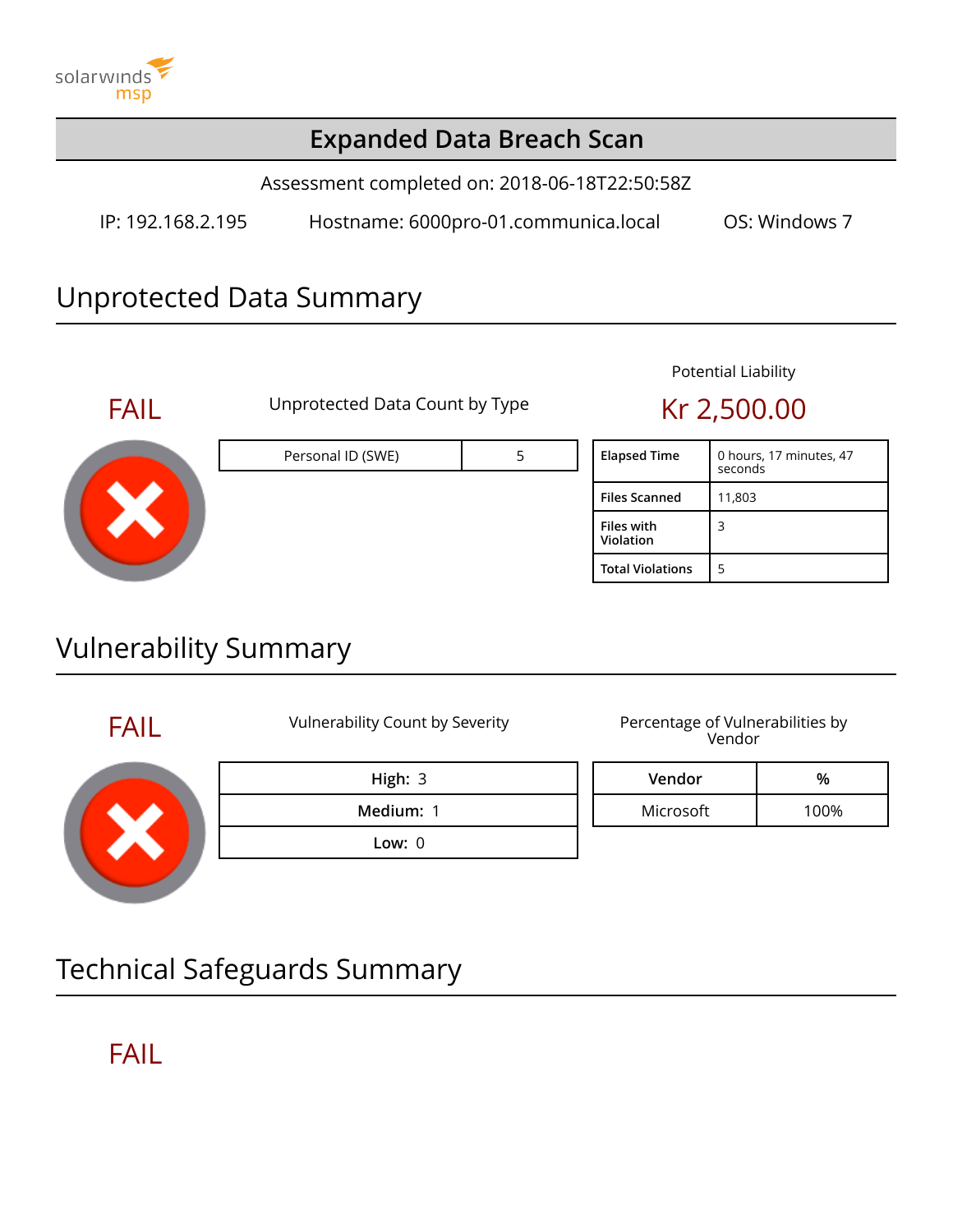

| Compliant | <b>Not Compliant</b> |  |
|-----------|----------------------|--|
| 1 Ր       |                      |  |

# Technical Safeguards Details

| <b>Check ID:</b> | lua:com.iscanonline:def:5002                                                                                                                                                                                                   |  |
|------------------|--------------------------------------------------------------------------------------------------------------------------------------------------------------------------------------------------------------------------------|--|
| Title:           | MSS: Screen Saver Grace Period (0 seconds)                                                                                                                                                                                     |  |
| Description:     | The Screen Saver Grace Period is the interval (in seconds) between screen saver activation and<br>the requirement of a password to unlock the screen saver. (NOTE: This is not the same as the<br>Screen Saver Timeout value.) |  |
| <b>Check ID:</b> | lua:com.iscanonline:def:8170                                                                                                                                                                                                   |  |
| Title:           | Antivirus Policy: Verify antivirus software installed                                                                                                                                                                          |  |
| Description:     | This check determines whether any antivirus software is installed.                                                                                                                                                             |  |
| <b>Check ID:</b> | lua:com.iscanonline:def:5007                                                                                                                                                                                                   |  |
| Title:           | Password Policy: Minimum password length (7 characters or more)                                                                                                                                                                |  |
| Description:     | Minimum password length is the least number of characters required for a user password.                                                                                                                                        |  |
| Check ID:        | lua:com.iscanonline:def:5000                                                                                                                                                                                                   |  |
| Title:           | Power Management: Require a password when a computer wakes - On Battery (Enabled)                                                                                                                                              |  |
| Description:     | This policy setting determines whether a password is required when resuming from sleep,<br>while on battery power.                                                                                                             |  |
| <b>Check ID:</b> | lua:com.iscanonline:def:5019                                                                                                                                                                                                   |  |
| Title:           | Account Lockout Policy: Account lockout duration (30 minutes or longer)                                                                                                                                                        |  |
| Description:     | Account lockout duration is the amount of time (in minutes) a locked-out account remains<br>locked out before automatically becoming unlocked.                                                                                 |  |
| <b>Check ID:</b> | lua:com.iscanonline:def:5005                                                                                                                                                                                                   |  |
| Title:           | Password Policy: Enforce password history (4 passwords or more)                                                                                                                                                                |  |
| Description:     | Password history is the number of unique new passwords that have to be associated with a<br>user account before an old password can be reused.                                                                                 |  |
| <b>Check ID:</b> | lua:com.iscanonline:def:5006                                                                                                                                                                                                   |  |
| Title:           | Password Policy: Maximum password age (90 days or less)                                                                                                                                                                        |  |
| Description:     | Maximum password age is the period of time (in days) that a password can be used before the<br>system requires the user to change it.                                                                                          |  |
| Check ID:        | lua:com.iscanonline:def:5003                                                                                                                                                                                                   |  |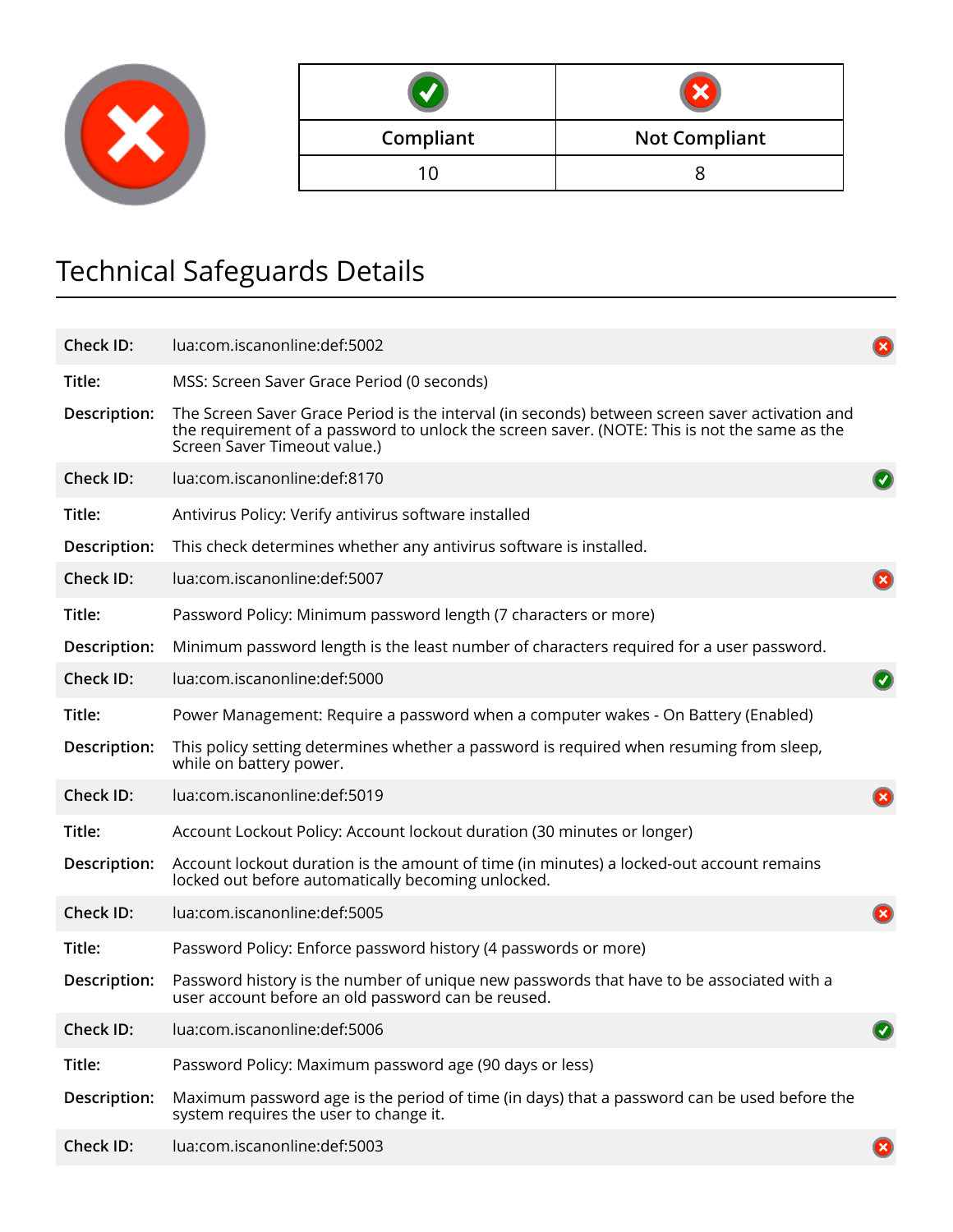| Title:           | Remote Desktop Services: Set time limit for active but idle Remote Desktop / Terminal Services<br>sessions (15 minutes or less)                                                                      |              |
|------------------|------------------------------------------------------------------------------------------------------------------------------------------------------------------------------------------------------|--------------|
| Description:     | This time limit is the maximum amount of time (in minutes) that an active Remote Desktop /<br>Terminal Services session can be idle (without user input) before it is automatically<br>disconnected. |              |
| <b>Check ID:</b> | lua:com.iscanonline:def:5008                                                                                                                                                                         |              |
| Title:           | Password Policy: Password must meet complexity requirements (Enabled)                                                                                                                                |              |
| Description:     | Password complexity determines whether numbers, uppercase letters, and non-alphabetic<br>characters are required for user passwords.                                                                 |              |
| <b>Check ID:</b> | lua:com.iscanonline:def:5018                                                                                                                                                                         |              |
| Title:           | Account Lockout Policy: Account lockout threshold (6 attempts or less)                                                                                                                               |              |
| Description:     | Account lockout threshold is the number of failed logon attempts that causes a user account<br>to be locked out.                                                                                     |              |
| <b>Check ID:</b> | lua:com.iscanonline:def:5004                                                                                                                                                                         |              |
| Title:           | Remote Desktop Services: Set time limit for disconnected sessions (1 minute)                                                                                                                         |              |
| Description:     | This time limit is the maximum amount of time (in minutes) that a disconnected session is kept<br>active on the server.                                                                              |              |
| Check ID:        | lua:com.iscanonline:def:5001                                                                                                                                                                         |              |
| Title:           | Power Management: Require a password when a computer wakes - Plugged In (Enabled)                                                                                                                    |              |
| Description:     | This policy setting determines whether a password is required when resuming from sleep,<br>while plugged in.                                                                                         |              |
| <b>Check ID:</b> | lua:com.iscanonline:def:5068                                                                                                                                                                         |              |
| Title:           | Screen Saver Policy: Screen Saver is password protected (Enabled)                                                                                                                                    |              |
| Description:     | This check verifies the screen saver is password protected.                                                                                                                                          |              |
| Check ID:        | lua:com.iscanonline:def:5066                                                                                                                                                                         | $\mathbf{z}$ |
| Title:           | Account Policy: Inactive user accounts (more than 90 days)                                                                                                                                           |              |
| Description:     | This check determines whether there are any inactive users on the machine.                                                                                                                           |              |
| <b>Check ID:</b> | lua:com.iscanonline:def:5069                                                                                                                                                                         |              |
| Title:           | Screen Saver Policy: Screen Saver timeout (15 minutes or less)                                                                                                                                       |              |
| Description:     | Screen Saver timeout is the amount of time (in minutes) the system will remain idle before the<br>screen saver starts.                                                                               |              |
| <b>Check ID:</b> | lua:com.iscanonline:def:5067                                                                                                                                                                         |              |
| Title:           | Screen Saver Policy: Screen Saver (Enabled)                                                                                                                                                          |              |
| Description:     | This check verifies a screen saver is enabled.                                                                                                                                                       |              |
| <b>Check ID:</b> | lua:com.iscanonline:def:8172                                                                                                                                                                         |              |
| Title:           | Antivirus Policy: Verify antivirus software enabled and up-to-date                                                                                                                                   |              |
| Description:     | This check determines whether the installed antivirus software is enabled and up-to-date.                                                                                                            |              |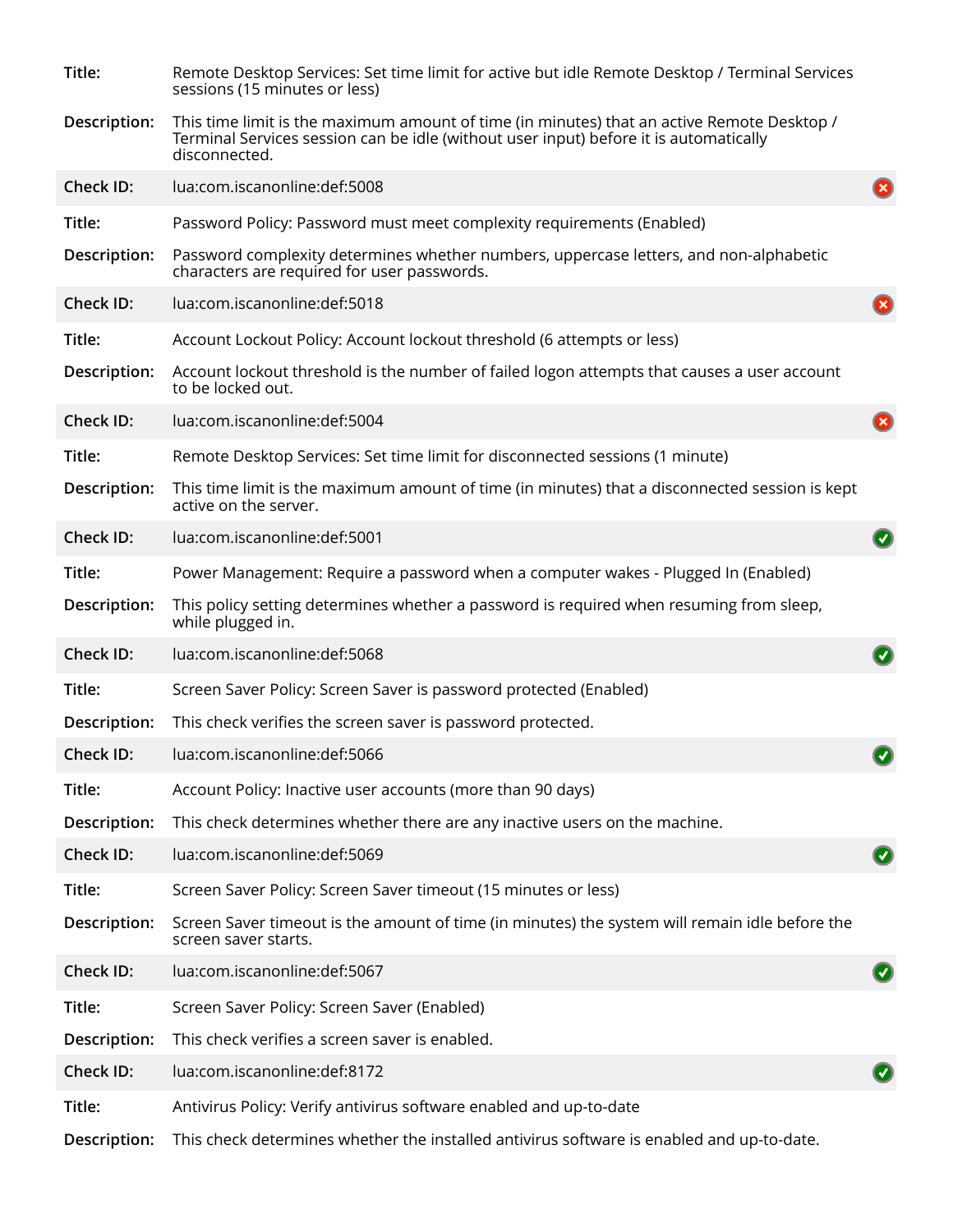**Check ID:** lua:com.iscanonline:def:8171

**Title:** Firewall Policy: Verify firewall software installed and running

**Description:** This check determines whether any firewall software is installed and running.

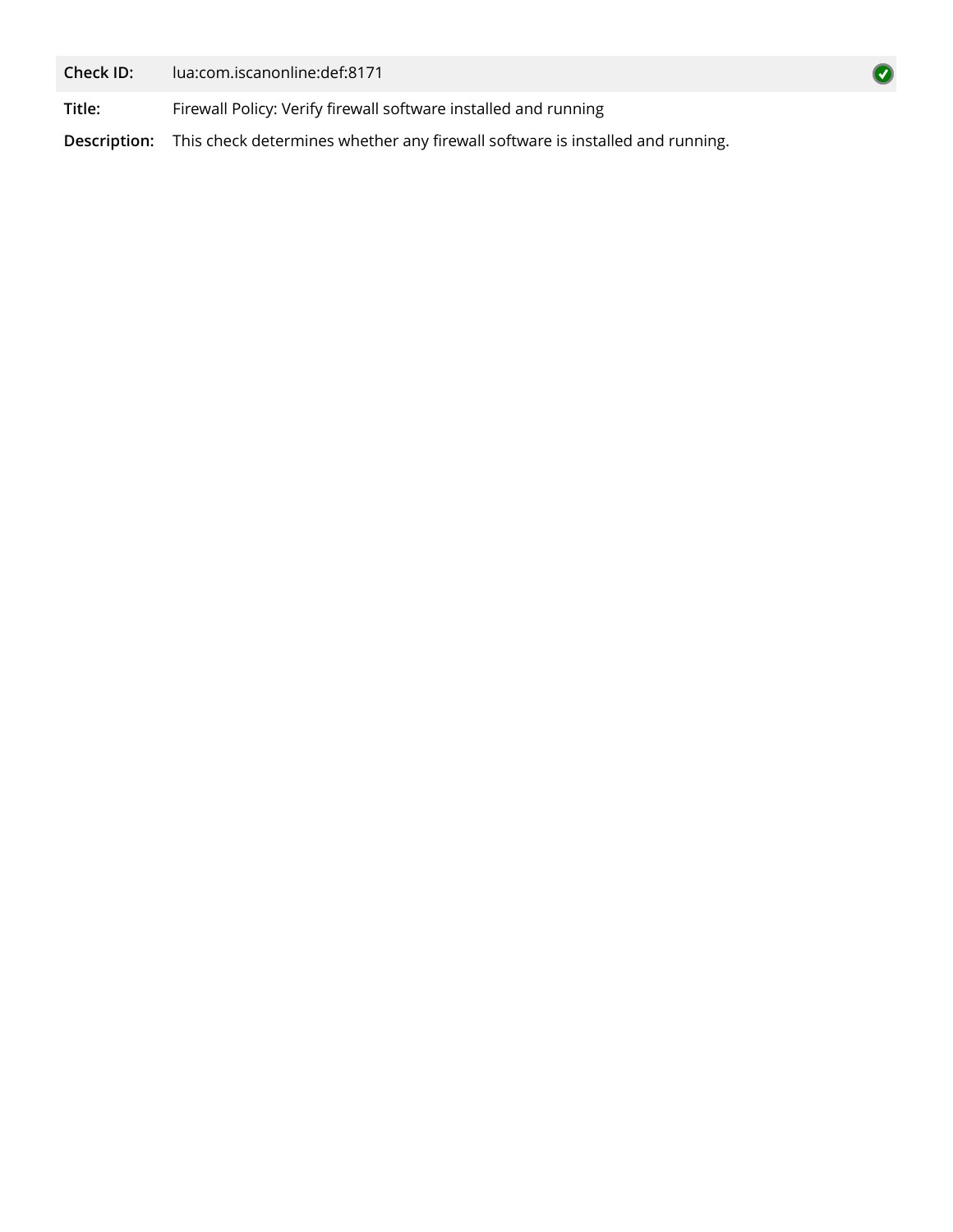#### *The findings data from your scan has been reduced to the following amounts where necessary:*

*Suspected Instances: 400 Findings per Instance: 50 Folders per PST File: 50 Messages per PST Folder: 100 Files per ZIP File: 100*

### **File Name Findings Count**

3

1

C:\Stor-1\Documents and Settings\All Users\Documents\Familjepärm.doc

| SHA256          | 6/e48bd9d5fd698f7afcdd34432f40a72330e2eea5656139b7b00a4a5c0c8ae0c |  |
|-----------------|-------------------------------------------------------------------|--|
| SHA1            | 6616af8360c7b68895ae2c4d92c340cfc9849e42                          |  |
| MD <sub>5</sub> | ab9c61fc871b38f906dd2b872baaecd7                                  |  |

Personal ID (SWE)

960XXXXXX44

980XXXXXX38

660XXXXXX06

#### C:\Users\William.COMMUNICA\Downloads\Inkomstdeklaration 2016 Robert Ingram.pdf

| SHA256 | l f7b0a4c1486ac65b8c1018938b53b18e5345d0930f95a0052faf8a615ccb5b87 |  |
|--------|--------------------------------------------------------------------|--|
| SHA1   | ba46a041ae42eaec39998338d56e33986ae56fbd                           |  |
| MD5    | c3798ddc81c61971f23bcb77cb2e72dd                                   |  |

#### Personal ID (SWE)

980XXXXXX38

| C:\Users\William.COMMUNICA\Downloads\Sparkontoavtal.pdf |                                                                  |  |
|---------------------------------------------------------|------------------------------------------------------------------|--|
| <b>SHA256</b>                                           | ad99734a2211d8e38beca8795f9e95038011b6e4e517affb7b18919073620221 |  |
| SHA1                                                    | f810ffcd245020d55fc5f24708ed69bc85f5e2c1                         |  |
| MD <sub>5</sub><br>4f73d597978bd30cd101ecf9d4f8cffb     |                                                                  |  |

#### Personal ID (SWE)

670XXXXXX92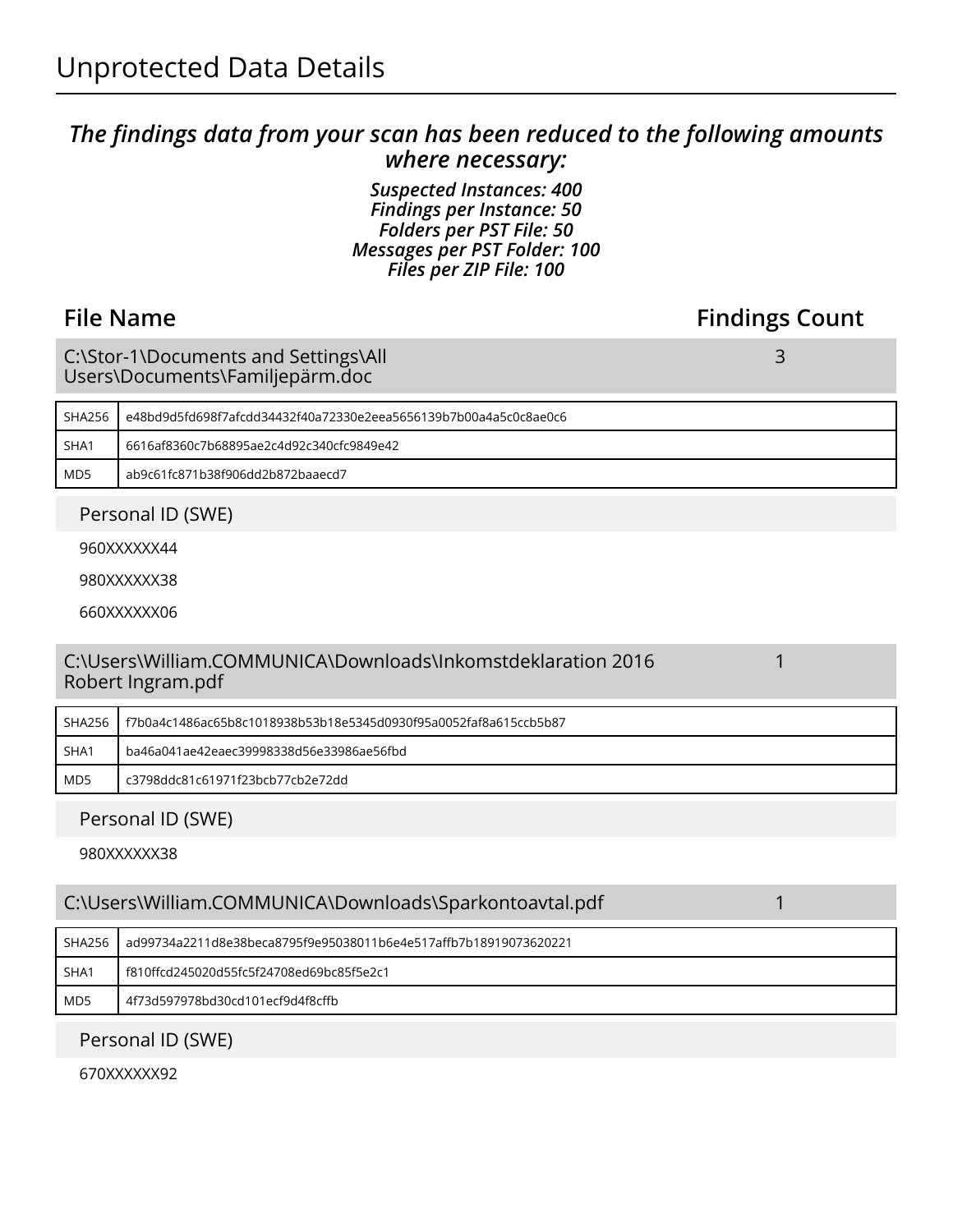# Unprotected Data Scan Statistics

| <b>Elapsed Time</b>                   |                       | 0 hours, 17 minutes, 47 seconds |                   |                   |  |  |
|---------------------------------------|-----------------------|---------------------------------|-------------------|-------------------|--|--|
| <b>Files Scanned</b><br>11,803        |                       |                                 |                   |                   |  |  |
| <b>Files with Suspect Data</b><br>3   |                       |                                 |                   |                   |  |  |
| <b>Bytes Scanned</b>                  |                       | 1,448,387,349                   |                   |                   |  |  |
| <b>Suspected Instances Found</b><br>5 |                       |                                 |                   |                   |  |  |
| <b>Volumes Scanned</b>                |                       |                                 |                   |                   |  |  |
| <b>Drive Root</b>                     | <b>Drive Capacity</b> |                                 | <b>Used Space</b> | <b>Free Space</b> |  |  |
| D:\                                   | 5,242,875,904         |                                 | 4,512,186,368     | 730,689,536       |  |  |
| 104,182,312,960<br>$C:\setminus$      |                       | 55,230,631,936                  | 48,951,681,024    |                   |  |  |

# Vulnerability by Vendor Details

Each vulnerability is assigned a severity level of High, Medium, or Low, which is based on the CVSS scoring system.

| Severity | CVSS Score   |  |
|----------|--------------|--|
| High     | $7.0 - 10.0$ |  |
| Medium   | $4.0 - 6.9$  |  |
| Low      | $0.0 - 3.9$  |  |

#### Microsoft

*How to fix: Run Windows Update to ensure you have the latest patches installed. Windows Update should be set to receive updates for 'Windows and other products from Microsoft Update.'*

| Title:             | MS13-002 - Vulnerabilities in Microsoft XML Core Services Could Allow Remote Code Execution<br>(XML 4.0) |
|--------------------|----------------------------------------------------------------------------------------------------------|
| Check ID:          | lua:com.iscanonline:def:5810                                                                             |
| CVSS:              | 9.3                                                                                                      |
| References:        | CVE-2013-0007, MS13-002                                                                                  |
| Title:             | MS12-043 - Vulnerability in Microsoft XML Core Services Could Allow Remote Code Execution<br>(XML 4.0)   |
| Check ID:          | lua:com.iscanonline:def:5889                                                                             |
| CVSS:              | 9.3                                                                                                      |
| <b>References:</b> | CVE-2012-1889, MS12-043                                                                                  |
| Title:             | KB4022150 - Security Update for Microsoft Office Compatibility Pack SP3                                  |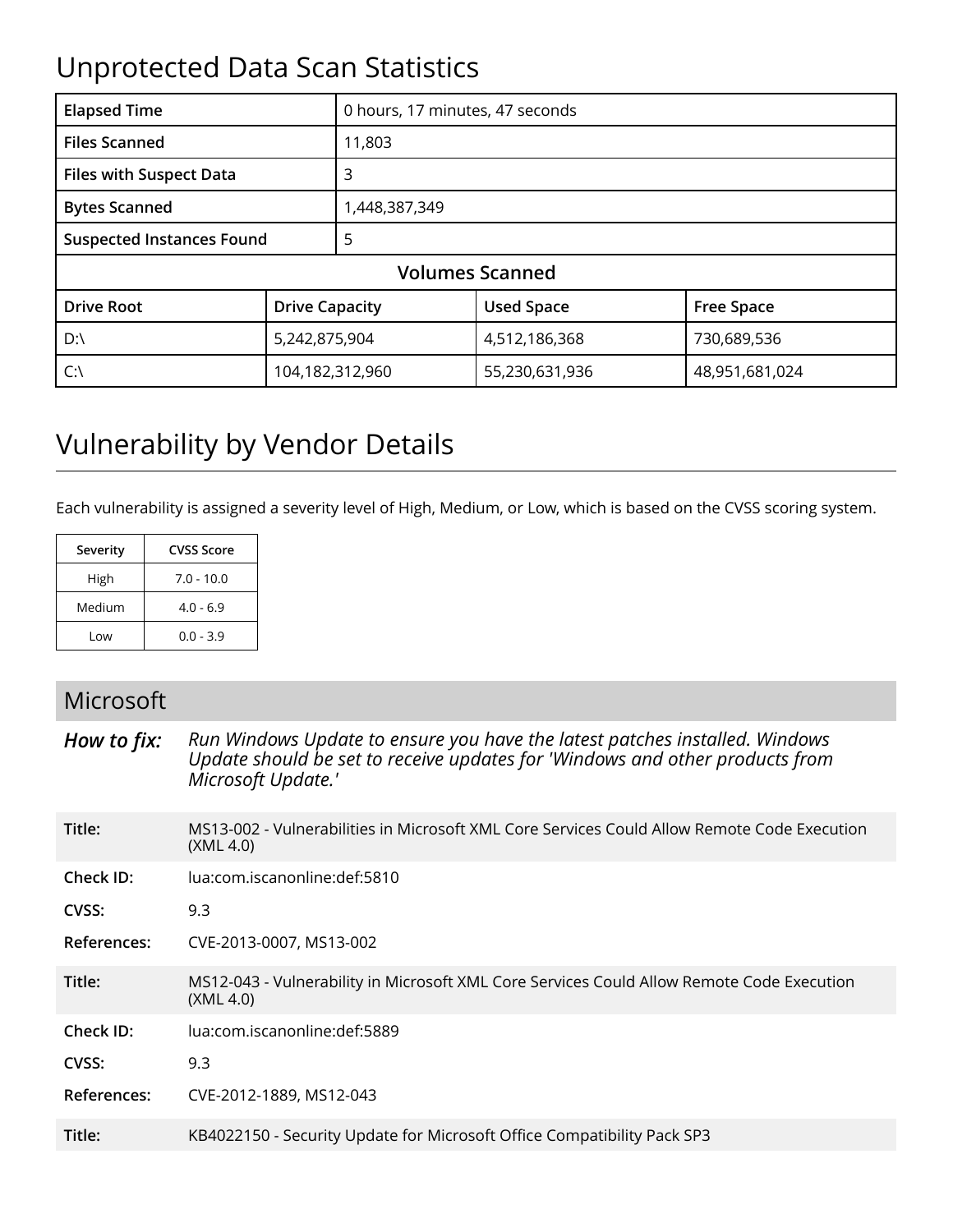| Check ID:   | lua:com.iscanonline:def:8442                                                           |  |  |
|-------------|----------------------------------------------------------------------------------------|--|--|
| CVSS:       | 9.3                                                                                    |  |  |
| References: | CVE-2018-8147, CVE-2018-8148, KB4022150                                                |  |  |
| Title:      | KB4018308 - Security Update for Microsoft Office Viewers and Office Compatibility Pack |  |  |
| Check ID:   | lua:com.iscanonline:def:8441                                                           |  |  |
| CVSS:       | 4.3                                                                                    |  |  |
| References: | CVE-2018-8160, KB4018308                                                               |  |  |